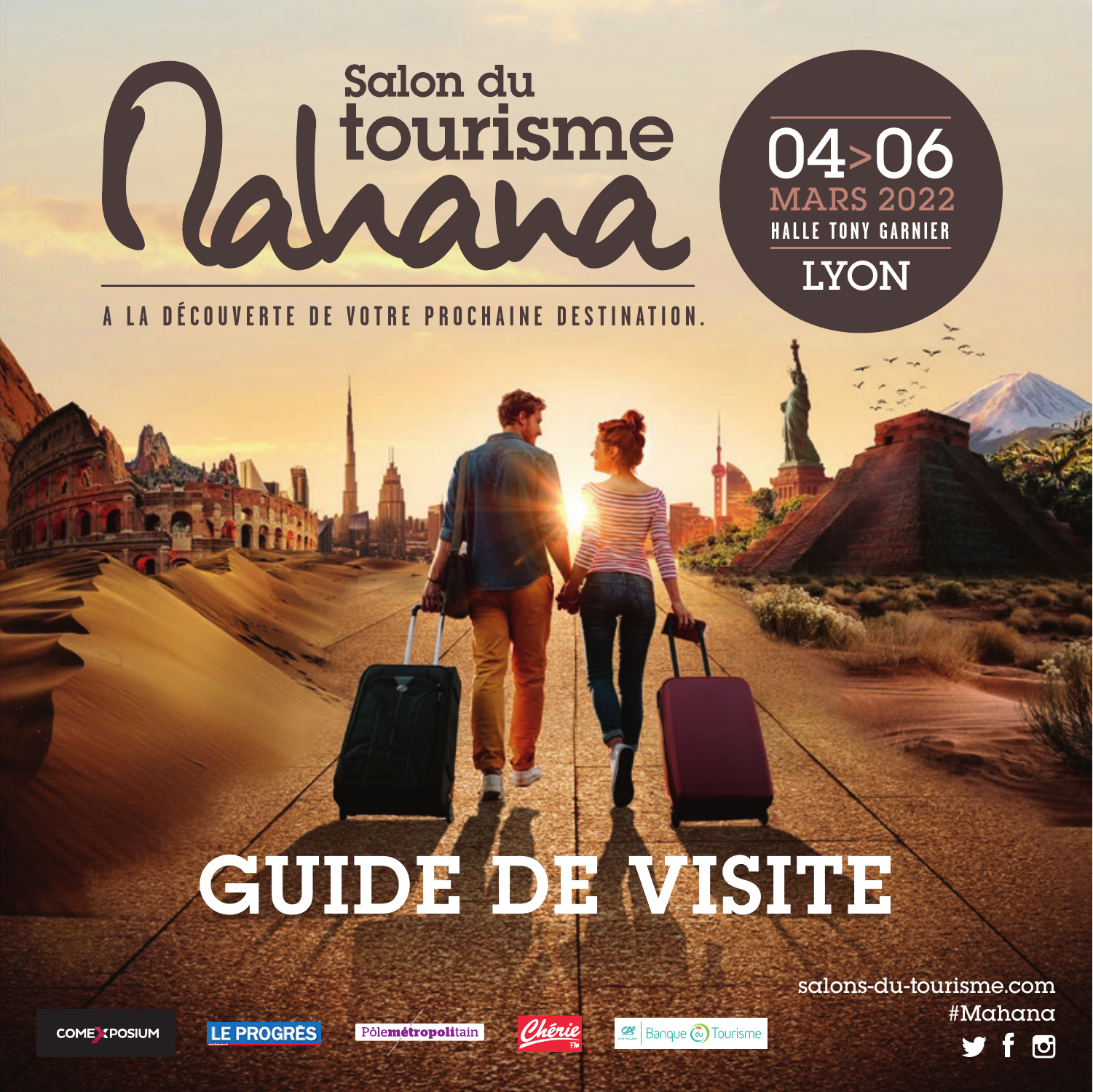#### LISTE DES EXPOSANTS

| AB CROISIERE                                         | <b>B45</b>      |
|------------------------------------------------------|-----------------|
| ADL -SERVICE DES PÈLERINAGES                         | D <sub>13</sub> |
| AIR CORSICA                                          | C <sub>31</sub> |
| AMERIGO                                              | <b>B46</b>      |
| ANDALOUSIE                                           | E31             |
| ASSOCIATION ROUTE JACQUES COEUR X                    | A 32            |
| ASSOCIAZIONE DI PROMOZIONE<br>TURISTICA - IGLESIENTE | E 49            |
| <b>AUCHAN VOYAGES</b>                                | E34             |
| C'EST SI BON ARDECHE CAMPING                         | E 17            |
| <b>C'EST SI BON BOCAGE DU LAC</b>                    | E 17            |
| C'EST SI BON CHAMP LA CHEVRE                         | E 17            |
| C'EST SI BON CHÂTEAU DES TILLEULS                    | E 17            |
| <b>C'EST SI BON CHATEAU LE VERDOYER</b>              | E 17            |
| <b>C'EST SI BON EUROSOL</b>                          | E 17            |
| <b>C'EST SI BON L'ISLE VERTE</b>                     | E 17            |
| C'EST SI BON LA BELLE ETOILE                         | E <sub>17</sub> |
| C'EST SI BON LE COIN TRANQUILLE                      | E 17            |
| C'EST SI BON MOULIN DU BEL AIR                       | E 17            |
| C'EST SI BON PONT DE BOURGOGNE                       | E 17            |
| C'EST SI BON PYRENEE NATURA                          | E 17            |
| <b>CAEN NORMANDIE</b>                                | C <sub>26</sub> |
| CALVADOS, UN AMOUR DE NORMANDIE                      | C <sub>26</sub> |
| <b>CAMP DE FLORENCE</b>                              | E 17            |
| CAMPASUN INTERNATIONAL D'AUPS                        | E 17            |
| <b>CAMPASUN L'AIGLE</b>                              | E 17            |
| <b>CAMPASUN LES HAUTES PRAIRIES</b>                  | E 17            |
| <b>CAMPASUN MAS DE PIERREDON</b>                     | E 17            |
| CAMPASUN PARADIS DU CAMPEUR                          | E 17            |
| CAMPASUN PARC MOGADOR                                | E 17            |
| CAMPING A LA RENCONTRE DU SOLEIL                     | E 17            |
| <b>CAMPING BOIS SOLEIL</b>                           | E 17            |
| CAMPING CALA GOGO                                    | <b>B34</b>      |
| CAMPING CAMP DU DOMAINE                              | E 17            |
| CAMPING CHATEAU DE L'EPERVIERE                       | E 17            |
| CAMPING CHÂTEAU DE POINSOUZE                         | E 17            |
| <b>CAMPING COLOMBIERE</b>                            | E 17            |
| <b>CAMPING CROS DE MOUTON</b>                        | E 17            |
| CAMPING DE GAUJAC                                    | E 17            |
| CAMPING DOMAINE DE LA BERGERIE 83                    | E 17            |
| CAMPING DOMAINE DE VERDAGNE                          | E 17            |
| <b>CAMPING DOMAINE DES CHENES</b>                    | E 17            |
| CAMPING DOMAINE LA BERGERIE 06                       | E 17            |
| CAMPING CALA GOGO                                    | <b>B34</b>      |
| <b>CAMPING HAUT DE ROSANS</b>                        | E 17            |
| CAMPING HOLIDAY GREEN                                | E 17            |
| CAMPING KER HELEN                                    | E 17            |
| <b>CAMPING L'ARTAUDOIS</b>                           | E 17            |
| <b>CAMPING L'IDEAL</b>                               | E <sub>17</sub> |
| CAMPING LA BAUME LA PALMERAIE                        | E 17            |
| CAMPING LA BIEN ASSISE                               | E <sub>17</sub> |
| <b>CAMPING LA BLAQUIERE</b>                          | E 17            |
| CAMPING LA COTE D'ARGENT                             | E 17            |
| CAMPING LA GRAND'TERRE                               | E 17            |

|   | CAMPING LA GRAPPE FLEURIE                          | E 17            |
|---|----------------------------------------------------|-----------------|
|   | CAMPING LA GUYONNIERE                              | E 17            |
|   | CAMPING LA PLAGE DU DRAMONT                        | E 17            |
|   | <b>CAMPING LA ROUBINE</b>                          | E 17            |
|   | CAMPING LA SOURCE DU JABRON                        | E 17            |
|   | <b>CAMPING LABORIE</b>                             | E 17            |
|   | <b>CAMPING LAC DE PANTHIER</b>                     | E 17            |
|   | <b>CAMPING LE BOIS GUILLAUME</b>                   | E 17            |
|   | <b>CAMPING LE BOSC</b>                             | <b>B34</b>      |
|   | CAMPING LE FLORIDE & L'EMBOUCHURE                  | E 17            |
|   | <b>CAMPING LE LAC BLEU</b>                         | E 17            |
|   | <b>CAMPING LE PANSARD</b>                          | E 17            |
|   | <b>CAMPING LE ROCHELONGUE</b>                      | E 17            |
|   | <b>CAMPING LE SEN YAN</b>                          | E 17            |
|   | CAMPING LE VAL DE L'ARRE                           | E 17            |
|   | <b>CAMPING LE VAUBARLET</b>                        | E 17            |
|   | <b>CAMPING LE VENTOULOU</b>                        | E 17            |
|   | <b>CAMPING LEI SUVES</b>                           | E 17            |
|   | <b>CAMPING LES COUDOULETS</b>                      | E 17            |
|   | <b>CAMPING LES MIMOSAS</b>                         | E 17            |
|   | <b>CAMPING LES PECHEURS</b>                        | E 17            |
|   | <b>CAMPING LES PINEDES</b>                         | E 17            |
|   | <b>CAMPING LOU PTIT POUN</b>                       | E 17            |
|   | <b>CAMPING MAIANA</b>                              | E 17            |
|   | CAMPING PALAIS DE LA MER                           | E 17            |
|   | CAMPING PARC SAINT JAMES                           | E 17            |
|   | <b>CAMPING SOLEIL FRUITE</b>                       | E 17            |
|   | <b>CAMPINGS C'EST SI BON</b>                       | E 17            |
|   | <b>CAMPINGS DES ALPES MARITIMES</b>                | E 17            |
|   | <b>CAMPISSIMO, CAMPINGS EN FRANCE</b>              | E 17            |
|   | <b>CARREFOUR VOYAGES</b>                           | <b>B</b> 46     |
|   | <b>CARTE A VOYAGER</b>                             | A 16            |
|   | CHÂTEAU DE CHAMBORD, PARC ET JARDINS               | C <sub>16</sub> |
|   | CHÂTEAU DE LA VERRERIE                             | A 32            |
|   | CHÂTEAU DE PEUFEILHOUX                             | A 32            |
|   | CHÂTEAU DE SAGONNE                                 | A 32            |
|   | CHATEAU DU CLOS LUCE                               | C <sub>16</sub> |
|   | CHÂTEAU ET JARDINS D'AINAY-LE-VIEIL                | A 32            |
|   | CHATEAU ROYAL DE BLOIS / MAISON                    |                 |
|   | DE LA MAGIE                                        | C <sub>16</sub> |
|   | <b>CIRCUIT PEROU</b>                               | D 60            |
|   | CITÉ ROYALE DE LOCHES, FORTERESSE<br>ROYALE CHINON | C <sub>16</sub> |
|   | <b>CLIMATS DU MONDE</b>                            | E34             |
|   | <b>CONFORT BIEN ETRE</b>                           | F 24            |
|   | CORSICA - AGENCE DU TOURISME                       |                 |
|   | DE LA CORSE <sup>1</sup> <sup>2</sup> <sup>2</sup> | C <sub>31</sub> |
| l | <b>CORSICA LINEA</b> T                             | C <sub>31</sub> |
| l | CORSICATOURS GROUPE ETTORI                         | C <sub>31</sub> |
| ľ | <b>COSTA RICA</b>                                  | D49             |
| l | <b>CREUSOT MONTCEAU TOURISME</b>                   | C <sub>23</sub> |
| ľ | <b>CROISIEUROPE</b>                                | <b>B39</b>      |
|   | <b>CULTURE CONTACT</b>                             | C <sub>52</sub> |
|   | <b>DESTINATION BEAUJOLAIS</b>                      | D <sub>14</sub> |

| <b>DESTINATION SAINT CYPRIEN</b>             |                 | <b>HAVANATOUR PARIS</b>             | D <sub>62</sub> |
|----------------------------------------------|-----------------|-------------------------------------|-----------------|
| MEDITERRANEE X                               | <b>B34</b>      | <b>HELIADES</b>                     | E 34            |
| <b>DESTINATION SENEGAL</b>                   | E 46            | HOTEL RESTAURANT BY GEORGETTE       | A 20            |
| <b>DESTINATION SUD BERRY</b>                 | A 32            | <b>HURTIGRUTEN</b>                  | <b>B38</b>      |
| <b>DISCOVERY TRAINS</b>                      | C <sub>38</sub> | <b>IEFT</b>                         | D <sub>26</sub> |
| DOMAINE DES MESSIRES                         | E 17            | IMAGINE CANADA                      | <b>B49</b>      |
| DOMAINE DU CROS D'AUZON                      | F 15            | <b>INDEAUVILLE</b>                  | C <sub>26</sub> |
| DOMAINE REGIONAL DE CHAUMONT SUR LOIRE C 16  |                 | <b>INITIATION VOYAGES</b>           | D 46            |
| <b>EMOTIKA VOYAGES</b>                       | D 35            | L'ECHAPPEE TREMOUSSANTE             | F 19            |
| FARE VOYAGES-POLYNÉSIE ET OCÉAN INDIEN TE 55 |                 | L'INTENDANCE CONCIERGERIE           | <b>B34</b>      |
| FEDERATION FRANCAISE DE NATURISME            | E 18            | LA CEINTURE BOA                     | F 25            |
| <b>FONDATION FOURVIERE</b>                   | D <sub>15</sub> | LA FERME CARLES                     | F 18            |
| <b>FRAM - PLEIN VENT</b>                     | D 48            | LA MAISON BLEUE                     | F <sub>17</sub> |
| <b>FTI</b>                                   | <b>B46</b>      | LA MERIDIONALE                      | C <sub>31</sub> |
| <b>GERVANNE CAMPING</b>                      | E 17            | LE BOIS DE L'ANGE                   | F 20            |
| <b>GLOBE CROOUEUR</b>                        | <b>B</b> 51     | LE CASSISSIUM EN BOURGOGNE          | A 20            |
| <b>GRANDS ESPACES</b>                        | <b>B</b> 43     | LE HAVRE ETRETAT NORMANDIE TOURISME | C <sub>26</sub> |

PARCOURS FAMILLE :  $\blacksquare$  LES ILES DU MONDE :  $\mathcal{R}$  PARCOURS GASTRONOMIE :  $\mathcal{K}$ 

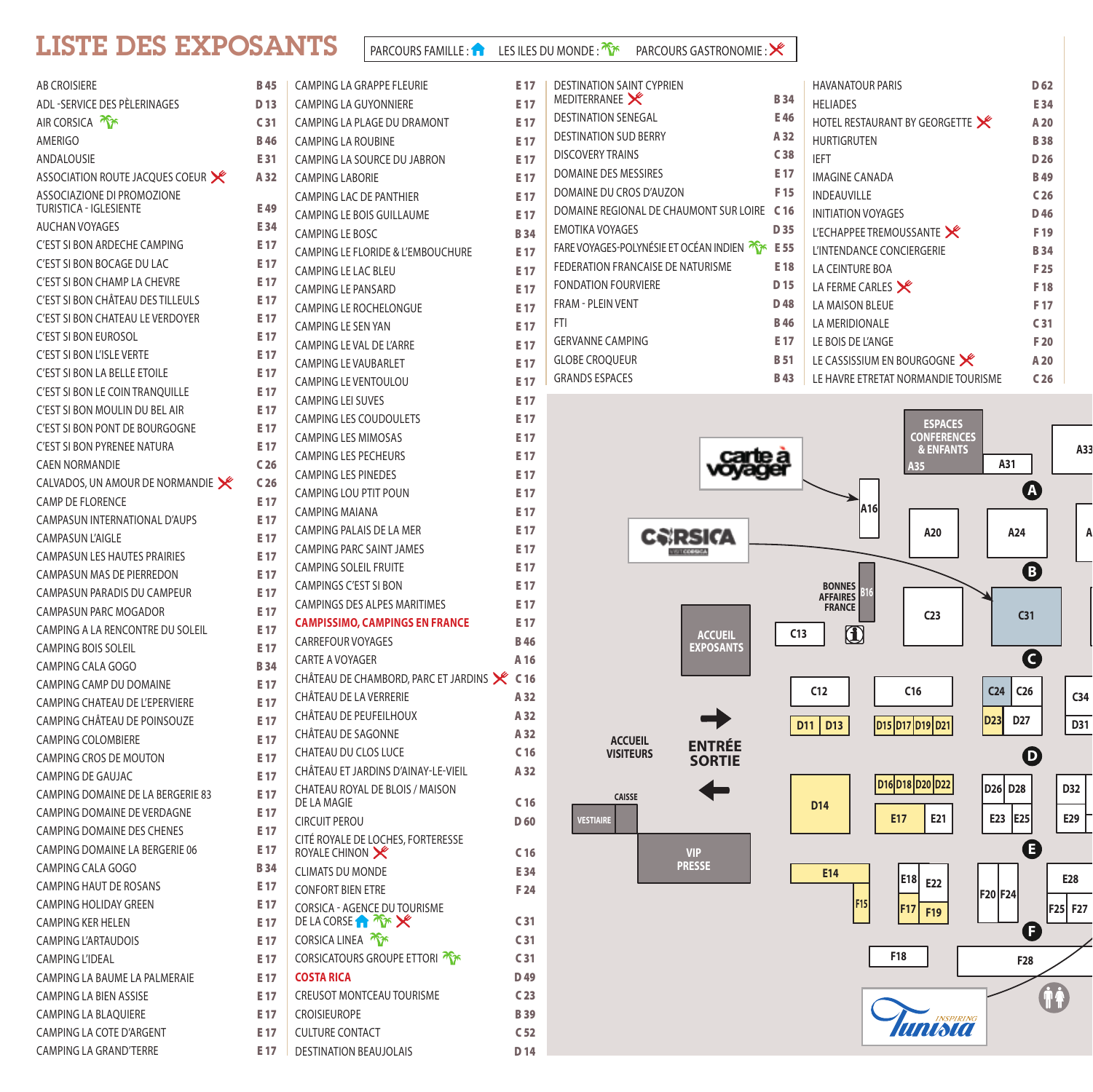| LE MEMORIAL DE CAEN                                 | C <sub>26</sub> | NATURISME.COM                                                | E 17            |
|-----------------------------------------------------|-----------------|--------------------------------------------------------------|-----------------|
| LE MOULIN D'HAUTERIVE                               | C <sub>23</sub> | OFFICE DE TOURISME CAPI PORTE DE L'ISÈRE                     | D <sub>14</sub> |
| LE PETIT FUTE                                       | E 60            | OFFICE DE TOURISME D'ISTRES                                  | D <sub>27</sub> |
| <b>LE PROGRES</b>                                   | C <sub>13</sub> | OFFICE DE TOURISME DE BLOIS - CHAMBORD                       | C <sub>16</sub> |
| LES ANIS DE FLAVIGNY                                | A 20            | OFFICE DE TOURISME DE GRAN CANARIA                           | E 29            |
| <b>LES CAMPINGS CAMPASUN</b>                        | E 17            | OFFICE DE TOURISME                                           |                 |
| LES CAMPINGS DE BRETAGNE                            | E 17            | DE L'AGGLOMERATION DE BASTIA                                 | C <sub>31</sub> |
| LES CAMPINGS DE L'ARDECHE                           | E 17            | OFFICE DE TOURISME DE LA CÔTE DES BAR<br><b>EN CHAMPAGNE</b> | C <sub>34</sub> |
| LES CAMPINGS DES LANDES                             | E 17            |                                                              |                 |
| LES CAMPINGS SUD EST VACANCES / TIKAYAN             | E 17            | OFFICE DE TOURISME DE LA REPUBLIQUE<br><b>DOMINICAINE</b>    | D <sub>64</sub> |
| LJM - LES JOYEUX MARINS                             | F 28            | OFFICE DE TOURISME DE MARTIGUES                              | D <sub>27</sub> |
| LOCABOAT HOLIDAYS                                   | C <sub>24</sub> | OFFICE DE TOURISME DE MIRAMAS                                | D <sub>27</sub> |
| MINISTERE DE L'EUROPE ET DES AFFAIRES<br>ETRANGERES | C <sub>39</sub> | OFFICE DE TOURISME<br>DE PORTO VECCHIO                       | C <sub>31</sub> |
| MINISTERE DU TOURISME DE LA ROUMANIE                | E 63            | OFFICE DE TOURISME DES BALCONS                               |                 |
| <b>MOOVECAMP</b>                                    | A33             | <b>DU DAUPHINE</b>                                           | D <sub>17</sub> |
| MOUTARDERIE FALLOT                                  | A 20            | OFFICE DE TOURISME DU GRAND                                  |                 |
| <b>MSC CRUISES</b>                                  | <b>B41</b>      | AUTUNOIS MORVAN                                              | C <sub>23</sub> |
| MUSEE ARCHEOLOGIQUE                                 |                 | OFFICE DE TOURISME DU LAC D'ANNECY                           | D <sub>19</sub> |
| DE LA BATAILLE DE GERGOVIE                          | D <sub>20</sub> | OFFICE DE TOURISME DU PAYS DE L'ARBRESLE                     | D <sub>21</sub> |
|                                                     |                 |                                                              |                 |



|                      | E 17                               | OFFICE DE TOURISME DU PUY-EN-VELAY                                         | D 16            | <b>VIP LIMOUSINE</b>                                     | A 33            |
|----------------------|------------------------------------|----------------------------------------------------------------------------|-----------------|----------------------------------------------------------|-----------------|
| : DE L'ISÈRE         | D <sub>14</sub>                    | OFFICE DE TOURISME GEVREY-CHAMBERTIN                                       |                 | VISITEURS, UN MONDE D'ATTENTIONS                         | <b>B46</b>      |
|                      | D <sub>27</sub>                    | NUITS SAINT GEORGES                                                        | A 20            | VIVE LA BOURGOGNE                                        | A 20            |
| HAMBORD $\times$ C16 |                                    | OFFICE DE TOURISME SAULDRE ET SOLOGNE                                      | A 32            | VOYAGE EN FRANÇAIS                                       | <b>B47</b>      |
| <b>ANARIA</b> Tir    | E 29                               | OFFICE DU TOURISME DE CUBA                                                 | D <sub>62</sub> | VOYAMAR                                                  | E34             |
| $A \times$           | C <sub>31</sub>                    | OFFICE DU TOURISME DE SALON-DE-PROVENCE D 27<br>OFFICE DU TOURISME DES USA | <b>B47</b>      | <b>VULCANIA</b>                                          | D18             |
| <b>DES BAR</b>       |                                    | OFFICE DU TOURISME DU                                                      |                 |                                                          |                 |
|                      | C <sub>34</sub>                    | <b>PAYS D'AJACCIO 1 TY</b>                                                 | C <sub>31</sub> | <b>WISSY TOURS</b>                                       | F 44            |
| <b>BLIQUE</b>        |                                    | OFFICE NATIONAL DU TOURISME                                                |                 | <b>WORLDIA</b>                                           | <b>B46</b>      |
|                      | D <sub>64</sub>                    | <b>DETHAÏLANDE A TYPE</b>                                                  | C <sub>44</sub> | YESCAPA                                                  | D 41            |
| UES                  | D <sub>27</sub><br>D <sub>27</sub> | OFFICE NATIONAL DU TOURISME TUNISIEN TE 32                                 |                 | <b>VILLAGE CROISIÈRES</b>                                |                 |
| ۱S                   |                                    | OFFICE NATIONAL MAROCAIN DU TOURISME                                       | E 47<br>E 22    | <b>AB CROISIERE</b>                                      | <b>B45</b>      |
|                      | C <sub>31</sub>                    | ONCOMMENCELUNDI.COM<br>ONLY LYON TOURISME                                  | D <sub>14</sub> | <b>AUCHAN VOYAGES</b>                                    | E34             |
| ΝS                   |                                    | ON THE GREEN ROAD                                                          | F34             | <b>CARREFOUR VOYAGES</b>                                 | <b>B46</b>      |
|                      | D <sub>17</sub>                    | <b>OUTRIGGER RESORTS</b>                                                   | C <sub>44</sub> | <b>CORSICA LINEA</b>                                     | C <sub>31</sub> |
|                      | C <sub>23</sub>                    | <b>OUZBEKISTAN REV'TOURS</b>                                               | C <sub>48</sub> |                                                          |                 |
| NNECY                | D <sub>19</sub>                    | PANAMA - AYPAPAAA BY JL TOURS                                              | C <sub>63</sub> | <b>CROISIEUROPE</b>                                      | <b>B39</b>      |
| L'ARBRESLE           | D <sub>21</sub>                    | PANORAMIQUE DES DOMES - TC DOME                                            | D <sub>22</sub> | <b>FRAM - PLEIN VENT</b>                                 | D48             |
|                      |                                    | PARC SAINT JAMES MONTANA                                                   | E 17            | <b>GRANDS ESPACES</b>                                    | <b>B43</b>      |
|                      |                                    | PARC SAINT JAMES OASIS                                                     | E 17            | <b>HURTIGRUTEN</b>                                       | <b>B38</b>      |
|                      |                                    | PAYS CHAROLAIS BRIONNAIS                                                   | C <sub>23</sub> | <b>LA MERIDIONALE</b>                                    | C <sub>31</sub> |
|                      |                                    | PAYS D'AUBAGNE ET DE L'ETOILE                                              | D 28            | <b>LOCABOAT HOLIDAYS</b>                                 | C <sub>24</sub> |
|                      |                                    | PAYS DE MONTBELIARD TOURISME                                               | D31             | <b>MSC CRUISES</b>                                       | <b>B41</b>      |
|                      |                                    | PÊCHE EN AUVERGNE-RHÔNE-ALPES - ARPARA                                     | E 14            | <b>TSAR VOYAGES</b>                                      | C38             |
|                      |                                    | PERPIGNAN MEDITERRANNEE TOURISME                                           | C <sub>12</sub> |                                                          |                 |
|                      |                                    | PHILIBERT TOURISME                                                         | C <sub>42</sub> | <b>VACANCES DANS MA REGION</b>                           |                 |
|                      |                                    | PÔLE MÉTROPOLITAIN                                                         | D <sub>14</sub> | ADL -SERVICE DES PÈLERINAGES                             | D <sub>13</sub> |
|                      |                                    | <b>REV'TOURS OUZBEKISTAN</b>                                               | C <sub>48</sub> | <b>CAMPINGS EN FRANCE</b>                                | E <sub>17</sub> |
|                      |                                    | ROADSURFER                                                                 | C <sub>68</sub> | <b>DESTINATION BEAUJOLAIS</b>                            | D <sub>14</sub> |
|                      |                                    | ROUTE71-BOURGOGNE DU SUD <b>A</b>                                          | C <sub>23</sub> | DOMAINE DU CROS D'AUZON                                  | F <sub>15</sub> |
|                      |                                    | <b>SAINT-ETIENNE TOURISME</b>                                              | D <sub>14</sub> | <b>FONDATION FOURVIERE</b>                               | D <sub>15</sub> |
|                      |                                    | SALAÜN HOLIDAYS<br>SANCERRE                                                | D 34<br>A 32    | L'ECHAPPEE TREMOUSSANTE                                  | F <sub>19</sub> |
|                      |                                    | SARTHE TOURISME                                                            | E 23            |                                                          |                 |
|                      |                                    | SAS FROMAGERIE DE LIVAROT                                                  | C <sub>26</sub> | <b>LA MAISON BLEUE</b>                                   | F <sub>17</sub> |
|                      |                                    | <b>SELECTION CAMPING</b>                                                   | E 17            | MUSEE ARCHEOLOGIQUE DE LA BATAILLE DE<br><b>GERGOVIE</b> | D <sub>20</sub> |
|                      |                                    | SOLEA                                                                      | E 34            |                                                          |                 |
|                      |                                    | <b>TEMPLE BEACH</b>                                                        | <b>B34</b>      | OFFICE DE TOURISME CAPI PORTE DE L'ISÈRE                 | D <sub>14</sub> |
| eyential             |                                    |                                                                            |                 | OFFICE DE TOURISME DES BALCONS                           |                 |
| COSTA                |                                    | THALACAP CAMARGUE                                                          | D 32            |                                                          |                 |
|                      |                                    | THALASSO N°1                                                               | <b>B</b> 46     | <b>DU DAUPHINE</b>                                       | D <sub>17</sub> |
| <b>RICA</b>          |                                    | TIME ON TARGET                                                             | A 24            | OFFICE DE TOURISME DU LAC D'ANNECY                       | D <sub>19</sub> |
|                      |                                    | <b>TOURISME &amp; HANDICAPS</b>                                            | E 22            | OFFICE DE TOURISME DU PAYS DE L'ARBRESLE                 | D <sub>21</sub> |
|                      |                                    | TOURISME EN CHALONNAIS                                                     | C <sub>23</sub> | OFFICE DE TOURISME DU PUY-EN-VELAY                       | D <sub>16</sub> |
|                      |                                    | TRANSBOREAL EDITIONS LIBRAIRIE                                             | C 67            | <b>ONLY LYON TOURISME</b>                                | D <sub>14</sub> |
|                      |                                    | TROUVILLE-SUR-MER                                                          | C 26            | PANORAMIQUE DES DOMES - TC DOME                          | D <sub>22</sub> |
|                      |                                    | <b>TSAR VOYAGES</b>                                                        | C <sub>38</sub> | PÊCHE EN AUVERGNE-RHÔNE-ALPES - ARPARA                   | E 14            |
|                      |                                    | UN OCÉAN DE CROISIÈRES                                                     | <b>B</b> 46     | PÔLE MÉTROPOLITAIN                                       | D <sub>14</sub> |
|                      |                                    | UNE TABLE DANS LE MAOUIS                                                   | E 25            | <b>SAINT-ETIENNE TOURISME</b>                            | D <sub>14</sub> |
|                      |                                    | VALEURS EN JEU / LES PUZZLES DE JEAN                                       | A 40            | VIA FLUVIA - VÉLOROUTE ENTRE LOIRE                       |                 |
|                      |                                    | VAN AWAY                                                                   | E 64            | ET RHÔNE                                                 | D <sub>23</sub> |
|                      |                                    | VIA FLUVIA - VÉLOROUTE ENTRE LOIRE<br>ET RHÔNE                             | D <sub>23</sub> | <b>VICHY DESTINATIONS</b>                                | D <sub>11</sub> |
|                      |                                    | <b>VICHY DESTINATIONS</b>                                                  | D 11            | <b>VIENNE CONDRIEU TOURISME</b>                          | D <sub>14</sub> |
|                      |                                    | VIENNE CONDRIEU TOURISME                                                   | D 14            | <b>VULCANIA</b>                                          | D <sub>18</sub> |

| <b>VIP LIMOUSINE</b>             | A 55            |  |  |  |  |
|----------------------------------|-----------------|--|--|--|--|
| VISITEURS, UN MONDE D'ATTENTIONS | <b>B46</b>      |  |  |  |  |
| VIVE LA BOURGOGNE                | A 20            |  |  |  |  |
| <b>VOYAGE EN FRANCAIS</b>        | <b>B47</b>      |  |  |  |  |
| VOYAMAR                          | E34             |  |  |  |  |
| <b>VULCANIA</b>                  | D <sub>18</sub> |  |  |  |  |
| <b>WISSY TOURS</b>               | F44             |  |  |  |  |
| <b>WORLDIA</b>                   | <b>B46</b>      |  |  |  |  |
| YESCAPA                          | D41             |  |  |  |  |
| <b>VILLAGE CROISIÈRES</b>        |                 |  |  |  |  |
| <b>AB CROISIERE</b>              | <b>B45</b>      |  |  |  |  |
| <b>AUCHAN VOYAGES</b>            | E34             |  |  |  |  |
| <b>CARREFOUR VOYAGES</b>         | <b>B46</b>      |  |  |  |  |
| <b>CORSICA LINEA</b>             | C <sub>31</sub> |  |  |  |  |
| <b>CROISIEUROPE</b>              | <b>B39</b>      |  |  |  |  |

| 17       |                                           |                 |  |  |  |  |  |
|----------|-------------------------------------------|-----------------|--|--|--|--|--|
| 17       | HURTIGRUTEN                               | <b>B38</b>      |  |  |  |  |  |
| 23       | <b>LA MERIDIONALE</b>                     | C <sub>31</sub> |  |  |  |  |  |
| 28       | LOCAROAT HOLIDAYS                         | C <sub>24</sub> |  |  |  |  |  |
| 131      | <b>MSC CRUISES</b>                        | <b>B41</b>      |  |  |  |  |  |
| 14       | <b>TSAR VOYAGES</b>                       | C <sub>38</sub> |  |  |  |  |  |
| 12       |                                           |                 |  |  |  |  |  |
| 42       | <b>VACANCES DANS MA REGION</b>            |                 |  |  |  |  |  |
| 14       | ADI - SERVICE DES PÈI ERINAGES            | D <sub>13</sub> |  |  |  |  |  |
| 48       | <b>CAMPINGS EN FRANCE</b>                 | E 17            |  |  |  |  |  |
| 68       | <b>DESTINATION BEAUJOLAIS</b>             | D <sub>14</sub> |  |  |  |  |  |
| 23<br>14 | DOMAINE DU CROS D'AUZON                   | F <sub>15</sub> |  |  |  |  |  |
| 34       | <b>FONDATION FOURVIERE</b>                | D <sub>15</sub> |  |  |  |  |  |
| 32       | L'ECHAPPEE TREMOUSSANTE                   | F <sub>19</sub> |  |  |  |  |  |
| 23       | <b>LA MAISON BLEUE</b>                    | F <sub>17</sub> |  |  |  |  |  |
| 26       | MUSEE ARCHEOLOGIOUE DE LA BATAILLE DE     |                 |  |  |  |  |  |
| 17       | <b>GERGOVIE</b>                           | D <sub>20</sub> |  |  |  |  |  |
| 34       | OFFICE DE TOURISME CAPI PORTE DE L'ISÈRE  | D <sub>14</sub> |  |  |  |  |  |
| 34       | OFFICE DE TOURISME DES BALCONS            |                 |  |  |  |  |  |
| 32       | <b>DU DAUPHINE</b>                        | D <sub>17</sub> |  |  |  |  |  |
| 46       | OFFICE DE TOURISME DU LAC D'ANNECY        | D <sub>19</sub> |  |  |  |  |  |
| 24<br>22 | OFFICE DE TOURISME DU PAYS DE L'ARBRESI E | D <sub>21</sub> |  |  |  |  |  |
| 23       | OFFICE DE TOURISME DU PUY-EN-VELAY        | D <sub>16</sub> |  |  |  |  |  |
| 67       | <b>ONLY LYON TOURISME</b>                 | D <sub>14</sub> |  |  |  |  |  |
| 26       | PANORAMIOUE DES DOMES - TC DOME           | D <sub>22</sub> |  |  |  |  |  |
| 38       | PÊCHE EN AUVERGNE-RHÔNE-AI PES - ARPARA   | E 14            |  |  |  |  |  |
| 46       | PÔLE MÉTROPOLITAIN                        | D <sub>14</sub> |  |  |  |  |  |
| 25       | <b>SAINT-ETIENNE TOURISME</b>             | D <sub>14</sub> |  |  |  |  |  |
| 40       | VIA FLUVIA - VÉLOROUTE ENTRE LOIRE        |                 |  |  |  |  |  |
| 64       | ET RHÔNE                                  | D <sub>23</sub> |  |  |  |  |  |
| 23       | <b>VICHY DESTINATIONS</b>                 | D <sub>11</sub> |  |  |  |  |  |
| 11       | <b>VIENNE CONDRIEU TOURISME</b>           | D <sub>14</sub> |  |  |  |  |  |
|          |                                           |                 |  |  |  |  |  |